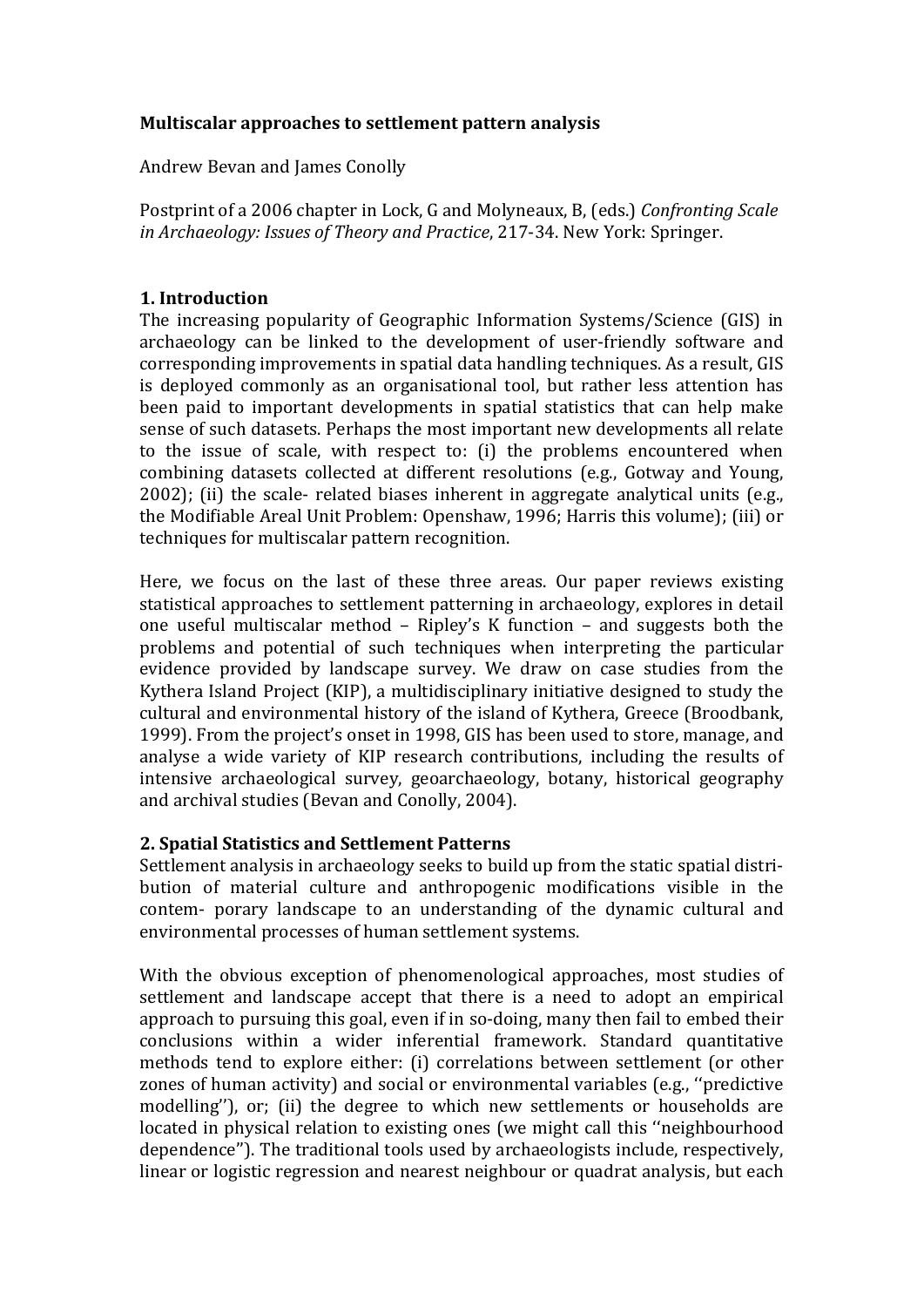of these raises methodological problems. The first two have the capacity to mislead in contexts where spatial dependence can be shown to exist (i.e., most geographic contexts: Fotheringham et al., 2002:162– 166), and the last two are insufficient for detecting multiscalar spatial patterns. Here we concentrate on the latter, but the need to integrate these approaches is raised again in discussion at the end.

Settlement distributions are often described in terms of their configuration visa-vis three idealized states – namely random, regular, or clustered – but rarely do these states occur so clearly in practice (van Andel et al., 1986). In reality, settlement patterns are more complex, and measures such of these need to be contextually sensitive to the fact that the scale of analysis can change what appears to be a nucleated or centralized pattern, to one better described as dispersed. A regular or uniform pattern between contemporaneous sites has been taken to reflect a form of competition between settlements, the existence of site catchments or both (Hodder and Orton, 1976:54–85), sometimes because of demographic growth from an initial random distribution (Perles 2000:132–147). Clustering of sites may result from a number of factors, although localized distribution of resources and the emergence of polities or regional centres have often been highlighted (Roberts, 1996:15-37; Ladefoged and Pearson 2000). In contrast, random distributions have usually been treated as the statistical nullhypothesis, though several commentators provide good examples of how apparent random distributions in fact can be condi- tioned by selected environmental, biological, and social variables (Maschner and Stein, 1995; Woodman 2000; Daniel 2001). Indeed, a problem we will return to later is that point pattern analysis implicitly assumes spatial isotropy (i.e., invari- ance by rotation) and homogeneity despite the fact that actual human landscapes offer both topographically dependent movement environments and spatially heterogeneous natural resources (water, soils, etc.).

The favoured technique of archaeologists for detecting clustered or uniform distributions is nearest neighbour analysis. Clark and Evans (1954) first explored the utility of this method for ecological purposes, and it was soon being used to understand settlement patterning (Dacey, 1960; Haggett, 1965). Its application to archaeological settlement pattern analysis followed some time later (Hodder and Hassall, 1971; Hodder, 1972; Whallon, 1973; Washburn, 1974; Hodder and Orton, 1976), continued in the 1980s and 1990s, and the technique retains its prominence today both in general textbooks (e.g., Wheatley and Gillings 2002) and culturally specific studies (e.g., Ladefoged and Pearson 2000; Perles 2001:134–138).

Clark and Evan's nearest neighbour coefficient is probably popular in the archaeological community for two reasons:  $(i)$  it is straightforward to calculate, and; (ii) it provides an easily interpretable coefficient. However, nearest neighbour analysis was not designed to detect spatial patterning at anything but the 1st nearest neighbour. Increasing the nearest neighbour measurement to the 2nd, 3rd...nth neighbour may detect clustering at different scales, but the statistical validation of patterning then becomes difficult (Hodder and Orton, 1976:41). Nearest neighbour analysis is also significantly influenced by the size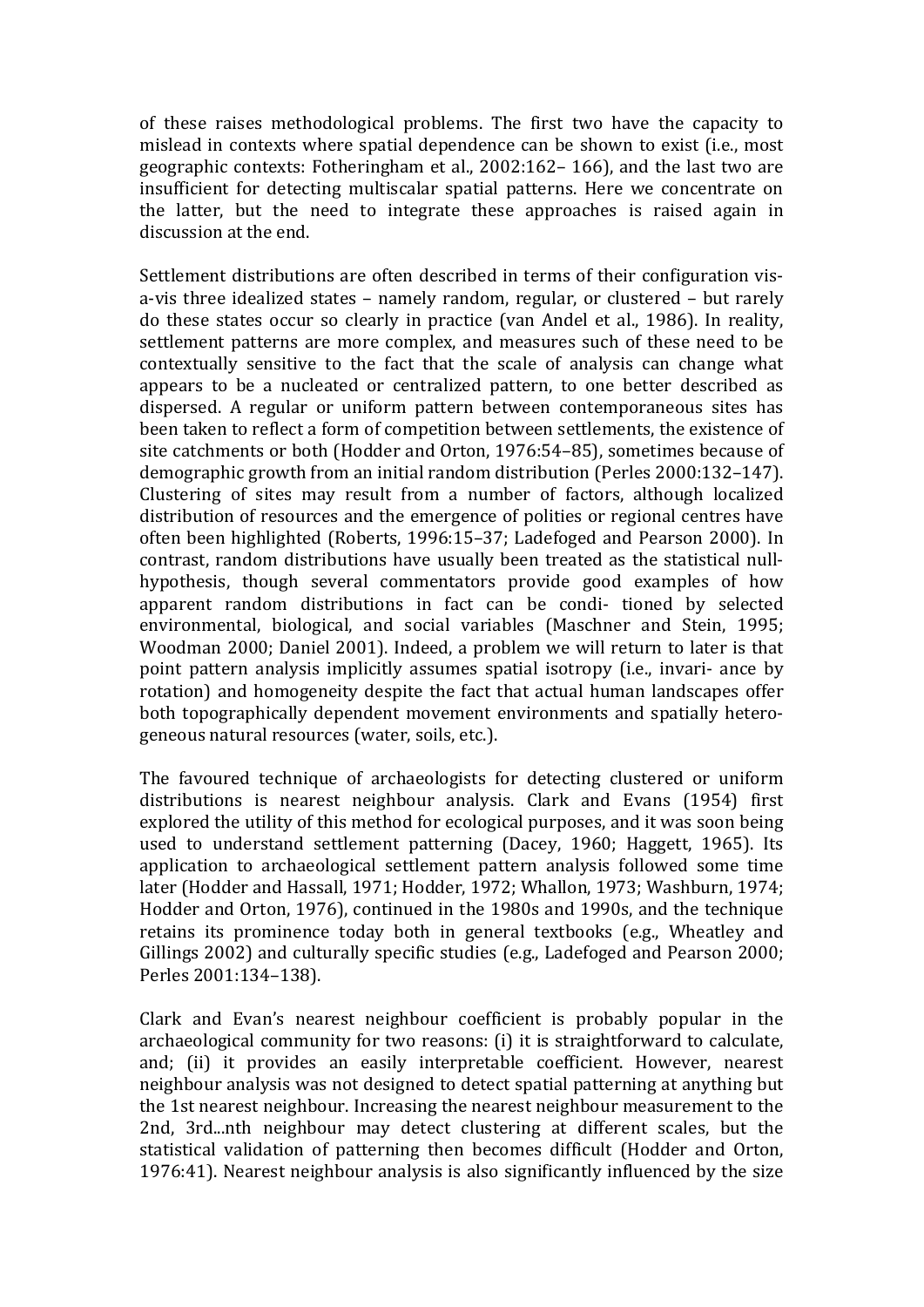of the area to be analyzed, with regular, random, or clustered distributions arising being dependent on the amount of surrounding area included in the analysis (Hodder and Orton, 1976:41). While there are workarounds for these problems, the technique remains a relatively coarse ruler with which to measure point distribution patterns.

In particular, the focus on 1st neighbour distances may overlook more com- plex, multiscalar, spatial patterns. Consider, for example, the point patterns in Figure 14.1. The left panel shows a hypothetical distribution of 56 sites. A single order nearest neighbour analysis applied to the 56 points in the left panel would detect the presence of clusters, and a K-means statistic could be employed to show that the optimum number of clusters was likely to be 8 (Blankholm, 1990:65). However, neither of these analyses would be able to identify the fact that there is also a higher-order scale producing three clusters. Furthermore, if we include the finer artefact-scale resolution represented on the right panel (rather than just an approximation of the centre of the artefact distribution), then clustering can be shown to exist at three different spatial scales: (i) artefacts forming sites (clusters  $i-x$ ); (ii) sites forming primary clusters (clusters  $1-8$ ); and (iii) primary clusters forming secondary clusters (clusters A–C).



Figure 14-1. Multiscalar point patterns.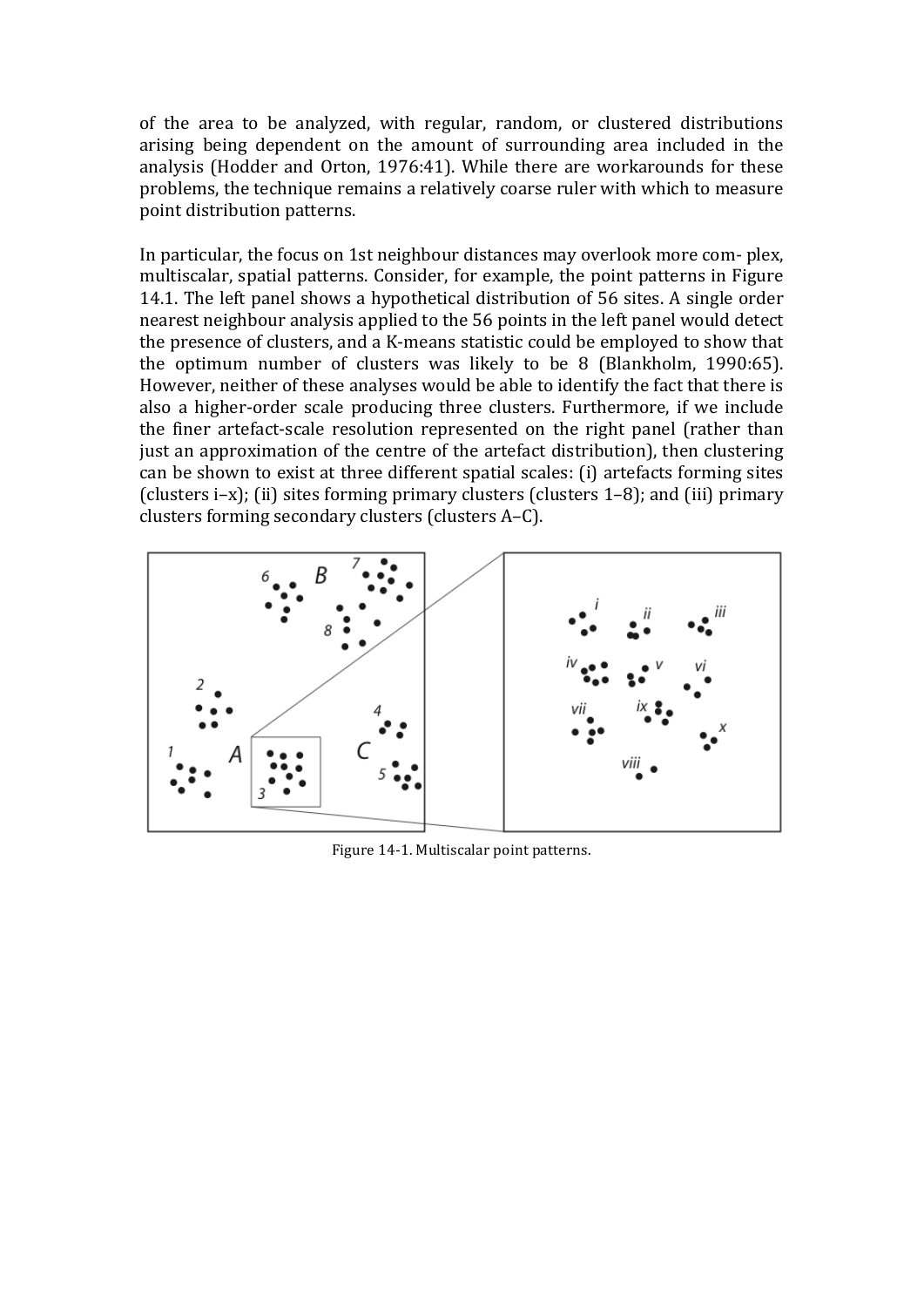

Figure 14-2. The influence of study area size on the detection and characterization of patterns (after Goreaud and Pélissier 2000: 15).

Another major problem with nearest-neighbour analysis is the effect the size of the study area has on the detection of patterning. For example, Figure 14.2 shows how adjusting the scale of analysis has a major influence on the homogeneity, intensity and clustering tendencies of point distributions. In the entire study area, A1, the pattern is homogenous with a clustered structure (i.e., clustering occurs relatively evenly) so that a frequency distribution of nearest neighbour values would be normally distributed. At smaller scales, for example in area A2, the pattern is heterogeneous with a strong left to right gradient. A neighbourhood density function would be positively skewed with a bimodal tendency. Area A3 is similarly hetero- geneous, although its density value is significantly lower than A2. Area A4 has a high intensity and homogenous distribution, although here it is far more regular than seen elsewhere.

These two scalar issues – one related to analytical resolution, the other related to analytical area – although presented in abstract, are very real when attempting to make sense of settlement distributions, given that the latter may show a variety of characteristics depending on the resolution and the shape of the study area. The fact that GIS-led approaches to the collection and management of archaeological survey data are able to store data at several different scales within the same environment (e.g., artefacts, sites and regions) underlines the need for spatially sensitive ap- proaches to the analysis of distribution patterns. Moreover, the dichotomy created by nearest neighbour analyses, dispersion vs. nucleation, is useful only at a very general level. Measures that take into account the intensity of settlement, its homogeneity, and the scale at which it is clustered or dispersed are clearly superior.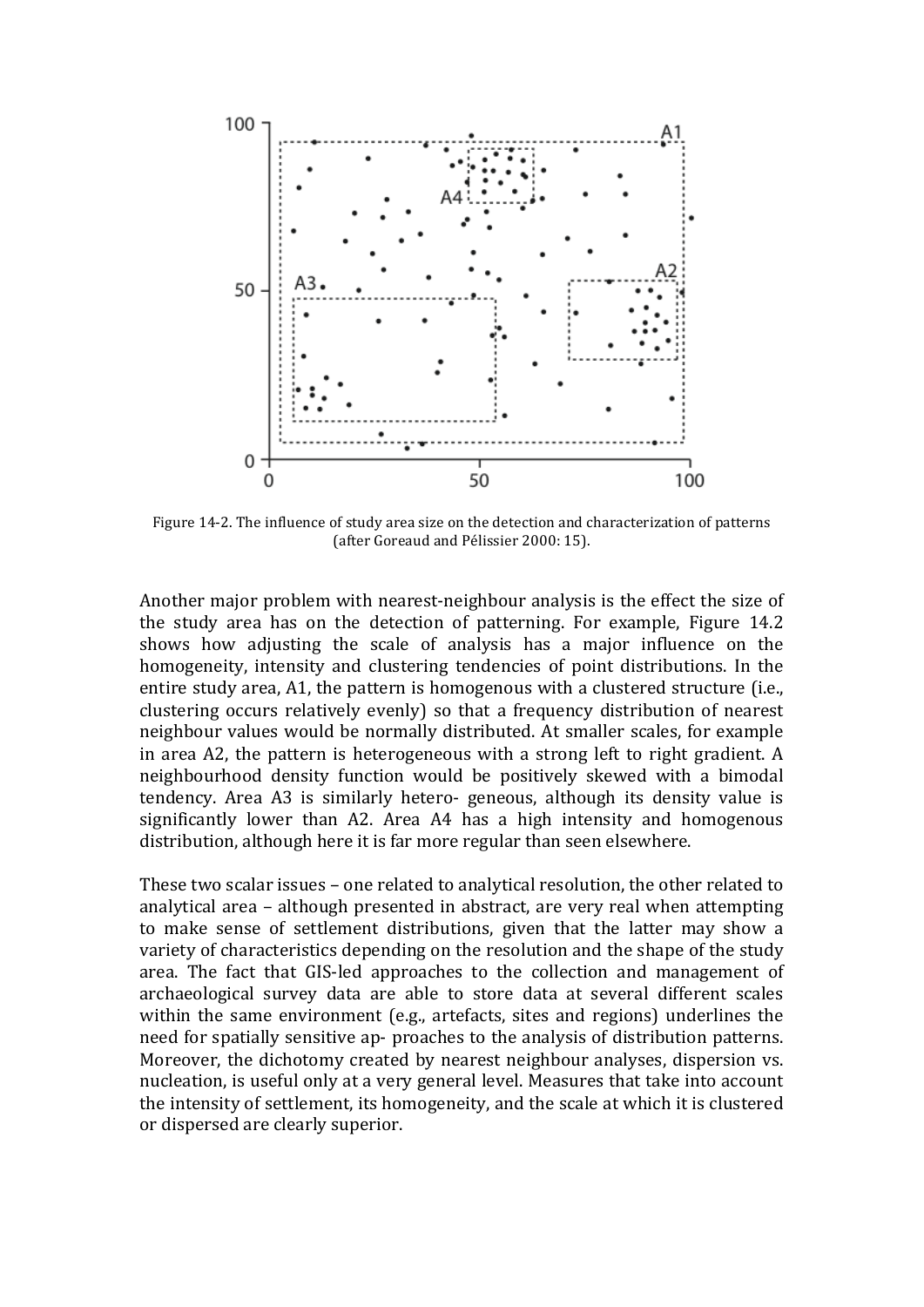We therefore propose the use of a broader range of statistical approaches to point patterning, including methods that are inherently multiscalar such as Ripley's K-function that we consider in some detail. Ripley's K-function (Ripley, 1976; 1997; 1981) was designed to identify the relative aggregation and segregation of point data at different spatial scales. It is defined for a process of intensity  $\lambda$ , where  $\lambda$ K(r) is the expected number of neighbours in a circle of radius r at an arbitrary point in the distribution (Pélissier and Goreaud  $2001:101$ ). The K-distribution is a cumulative frequency distribution of average point intensity at set intervals of r. Significance intervals are generated by Monte Carlo simulation of random distributions of the points (Manly, 1991). These estimates can be compared with the observed values of K to provide a statistically robust measure of cluster size and cluster distance in the dataset. We use an edge effect correction method proposed by Goreaud and Pélissier (1999). For clarity of presentation, the cumulative K distribution is usually transformed to  $L(r) = \sqrt{K(r)/\pi - r}$ , where the expectation under randomness ( $L(r)$  =0) is a horizontal line.  $L(r)$  < 0 means that there are fewer than expected neighbours at distance *r*, suggesting a regular pattern, and  $L(r) > 0$ , means that there are more neighbours at distance r, indicating a clustered pattern (Pélissier and Goreaud 2001:102).

### **3. Research Context**

Our broad area of interest is human settlement in Mediterranean landscapes, particularly the Aegean. The Aegean was first colonized by late Pleistocene premodern humans, possesses the earliest farming communities in Europe and, during the Bronze Age, was the setting for some of Europe's first complex societies. It saw the rise of the Greek Classical polis-states, and was subsequently entangled in the geopolitics of the Roman, Byzantine, Ottoman, Venetian and British empires. In the 19-20th century it was brought under the umbrella of the modern Greek nation state, and most recently, in the 21st century, it is part of an emerging European super-state. The impacts of these events on Aegean rural landscape history have been the subject of an enviable breadth of intensive survey projects that have provided high-resolution data on long-term dynamics of Aegean settlement systems (e.g., Broodbank, 1999; Cherry et al., 1991; van Andel et al., 1986; Bintliff and Snodgrass, 1985; Renfrew & Wagstaff, 1982. to name but a few). The Aegean is of obvious importance for archaeologists interested in long-term patterns and pro- cesses of human social and cultural evolution, mobility and population dynamics, settlement systems and ecology.

In this study, our largest unit of analysis is the island of Kythera, which lies approximately 15 km from Cape Malea on the southern tip of the Peloponnese (Figure 14.3). Its geographical location between two distinctive and influential regions, the Greek mainland and Crete, has been instrumental in shaping a distinctive Kytherian history. The island's role within, and contribution to, wider (early Aegean, eastern and/or central Mediterranean, and later pan-European) social and economic networks was one of the several thematic issues underlying the estab- lishment of the Kythera Island Project (KIP) in 1998 (Broodbank, 1999). One way to explore the relationship between on- and off-island processes is to consider the island's settlement patterns, particularly for cycles of nucleation and dispersion. Such cycles have been documented in other areas of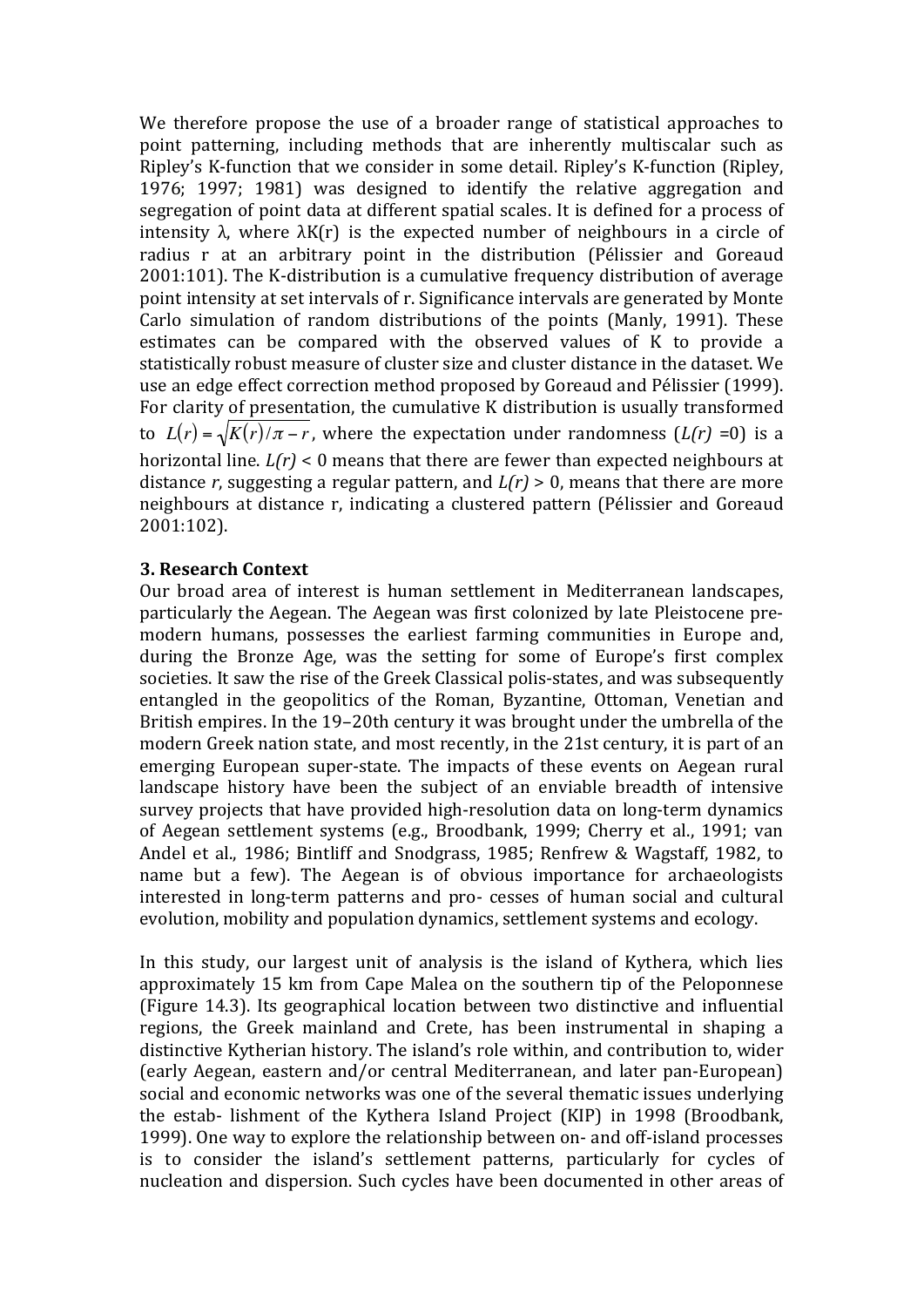the Aegean, notably on Melos (Renfrew and Wagstaff, 1982), Kea (Cherry et al., 1991:474) and in the southern Argolid, and interpreted as strategic responses to the expansion and contraction of inter-regional trade and exchange. Although such information does not offer a simple ruler to measure the islands and islanders' relationship to (political) eco- nomic cycles, it can offer insight into how the island settlement and demographic structure responded to broader trends in Aegean social and political history.



Figure 14-3. Kythera and the KIP survey area.

While our interest in exploring settlement patterning reflects this broader concern with Aegean rural landscape history, our purpose here is primarily methodological. Previous work by both of us (Bevan 2002; Bevan and Conolly 2004; Conolly 2000) have highlighted the influence of analytical scale on constructing meaning from the archaeological record and this paper offers a further contribution to this endeavour by assessing critically the statistical tools available for quantifying nucleation/dispersal phenomena. We hope that this will provide a sound analytical platform upon which further, more holistic analysis of the Kythera material may proceed, and will also be of considerable use to others who wish to makes sense of such landscape patterning at different spatial scales.

#### **4. The KIP Dataset**

Intensive archaeological survey between 1998 and 2001 has documented the loca- tion and chronology of nearly 200 previously unknown prehistoric, Classical, Roman, Medieval and Venetian settlements across a study area covering about one third of the island. More comprehensive information about the fieldwork can be found in Broodbank (1999) and Blackman (1999, 2000, 2001, 2002). For the purposes of this paper, we restrict ourselves to analysis of settlement distributions from four chronological periods in the island's history. The first study considers the real spatial complexities behind an obvious feature of the recent Greek landscape, nucleation of settlement into villages. The second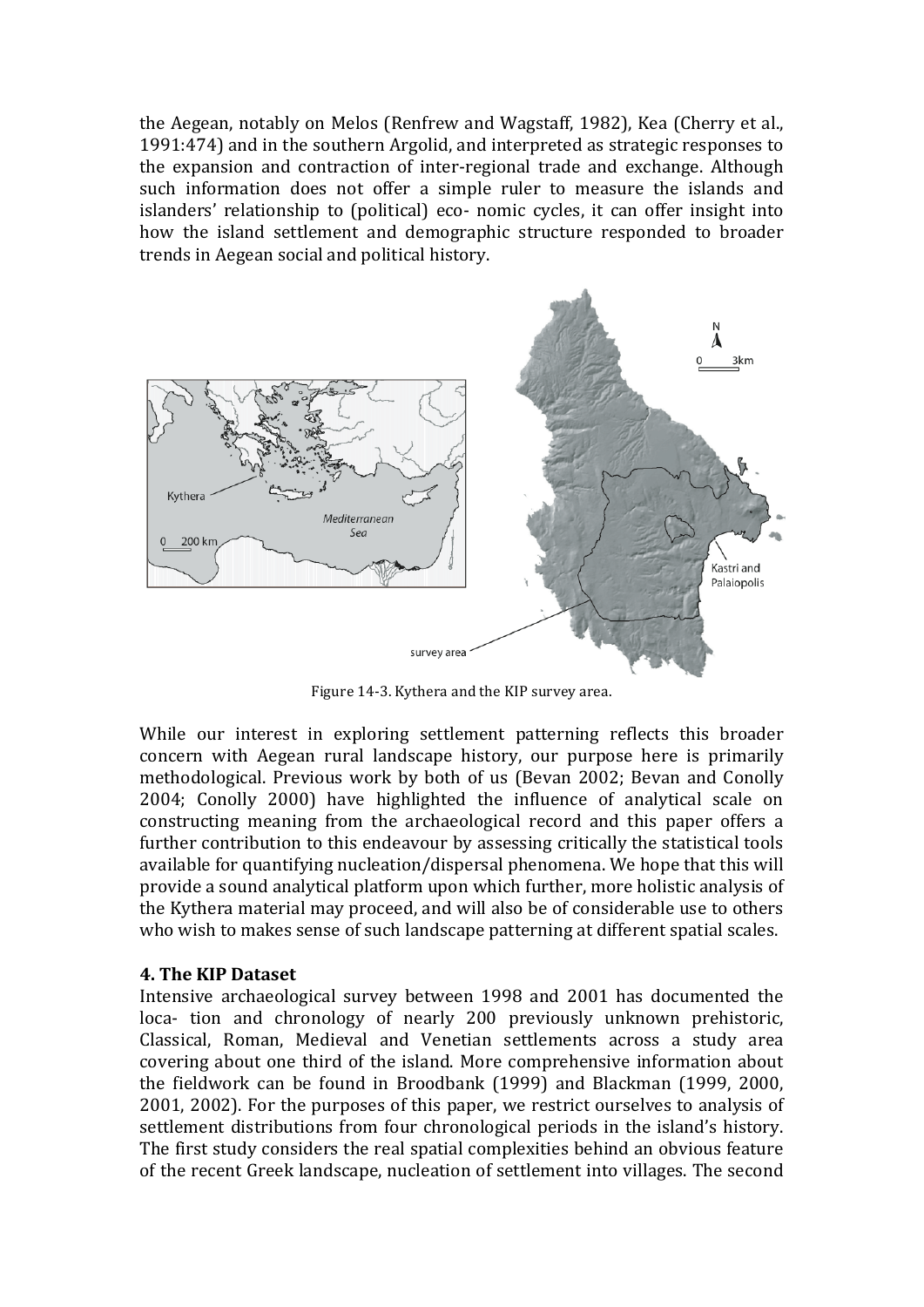study then moves on to consider the additional issues raised in attempting to make sense of a settlement landscape identified purely by archaeological survey, specifically for Kythera in the Second Palace Period ("Neopalatial", ca. 1700– 1450 BC). Some additional challenges – both temporal and multivariate – facing the analysis of spatial pattern in a survey context are then introduced briefly with respect to two further chronological periods on Kythera, the Early Bronze Age  $(ca. 3100 - 2000 \text{ BC})$  and the Classical  $(ca. 480 - 323 \text{ BC})$ . Our intention is thereby to explore the viability of point pattern analysis under conditions of increasing methodological complexity.

### **5. Results and Interpretation**

#### *Modern Buildings and Villages*

Our first case study draws on a relatively modern dataset, primarily based on the Greek Army's mapping of standing buildings and villages identifiable on aerial photographs of Kythera from the 1960s (see Bevan et al., 2004). This data has been checked in the field by KIP and is relatively comprehensive (though isolated field houses were often missed). Here we examine this phenomenon in two stages, beginning with ca. 9,000 individual buildings and then considering ca. 80 larger- scale "village" clusters (Figure 14.4).

We can calculate a Clark and Evans R statistic of  $0.12-0.33$  (depending on whether we use a mean or median nearest neighbour value) for the spatial aggre- gation of individual buildings on the island, suggesting a highly clustered pattern. Indeed this is confirmed if we calculate a modified K function  $(L(r))$ . It exhibits a large positive deviation from the upper confidence interval, even at the largest distance examined  $(e.g., 5 km)$ . This indicates clustering at all scales, but more importantly, the existence of a heterogeneous pattern which is being driven by more than one type of underlying process (Figure  $14.5$ ) – indeed we might logically point to the known differences between the cultural factors influencing the spacing of buildings within villages (e.g., community values, shared resources) and those effecting the position of the more isolated fieldhouses (e.g., deliberate spacing between land holdings). This kind of result is problematic because the heavy clustering in certain areas hinders correct interpretation of smaller-scale spatial structure in others.

One way to get round this problem is to analyse village and non-village areas separately. Similarly, we can step up a typological level and consider the distribu- tion of villages represented as single points. Such analysis will be approximate because defining which building clusters constitute "villages" is often subjective (it might be made less so by calculating a K means statistic but this may cross-cut alternative political, administrative or economic definitions of "a village"). Total estimates for the island can vary from  $60$  to  $80$  distinct communities, even in the 20th century, and here we use a relatively maximal estimate. An R-statistic of  $0.74-0.84$  (mean and median) suggests a slightly clustered village pattern, reflecting the fact that many settlements concentrate in inland areas next to the more suitable agricultural land. Figure 14.6 plots the complete frequency distribution of nearest neighbour distances. Expected values (the grey line) were estimated by Monte Carlo simulation (i.e. from the average of a  $1,000$  sets, each  $n=80$ ). Again, the observed pattern suggests that small inter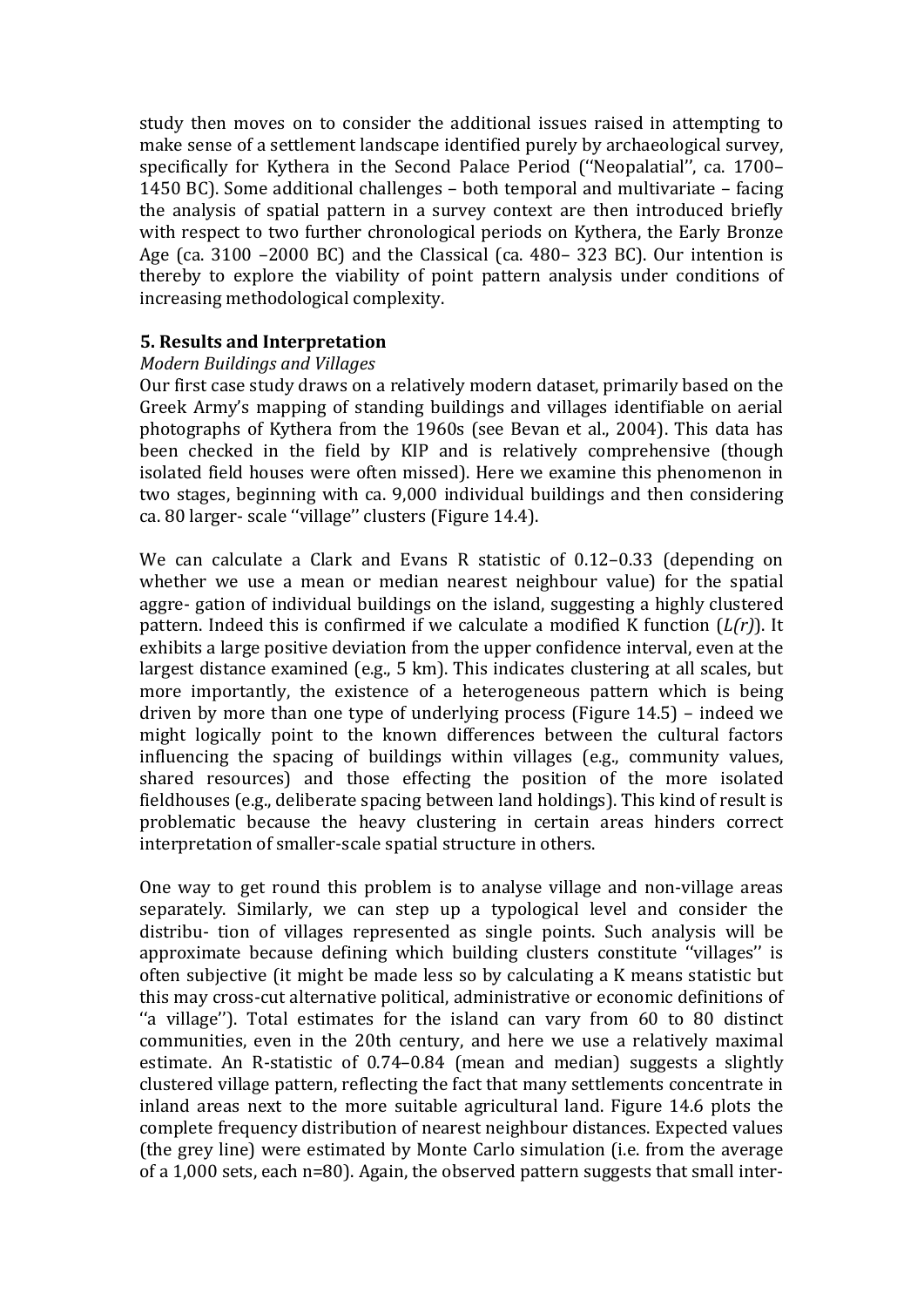village distances  $(300-400 \text{ m}$  and  $500-700 \text{ m}$  are more frequent than we might expect from a random distribution (significant at p<0.001, Kolmogorov–Smirnov one-sample test).



Figure 14-4. The distribution of extant buildings (left) and principal villages (right) on the island. The top right window is a close up plan of the village of Chora as an example of the original detail of the dataset.



Figure 14-5. The modified K-distribution (L) for extant buildings. The K-distribution (dark line) sits well above the (grey) line marking a clustered distribution (at  $p$  <0.1). Note that the upper and lower boundaries are not ready distinguishable in this chart because of the scale of the y-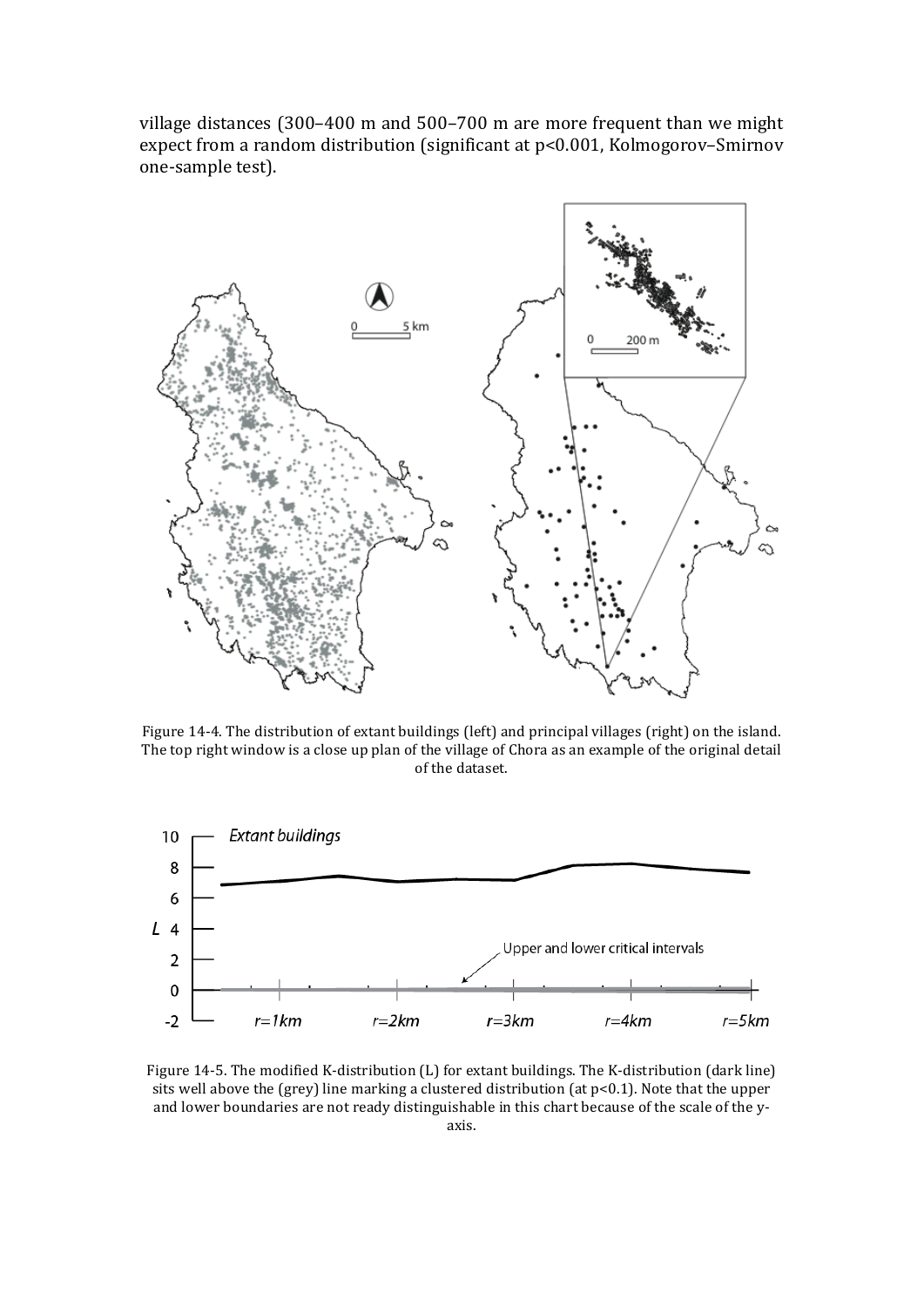We can then narrow our focus to just the inland area where most villages cluster. This is useful not least because in environmental terms, this region is relatively homogenous, with similar topography, water resources and access to preferred soils. Here the spatial distribution of villages is more regular and we get an  $R=1.26$  or 1.31 (mean/median), for the minimum convex polygon of the inland villages. An L plot (Figure 14.7) also indicates a greater than expected regularity at smaller scales (statistically significant up to ca. 300 m radius), but in addition, shows that at larger scales, the pattern is not noticeably different from a random one. This suggests that in this more consistent resource environment, communities shared out the available space more evenly and establish clearer individual catchments, probably linked to the spatial organisation of in-field land holdings, refuse disposal and local political identity.



Figure 14-6. The frequency distribution of nearest neighbour distances in 100 m bins. The grey line represents an expected distribution derived fro m 1,000 80 iterations.

#### *The Second Palace Period*

The previous example was chosen because it dealt with standing buildings and an extant settlement pattern (though one with some time depth). However, for most prehistoric and many historic settlement distributions, the only viable technique for accessing regional scale information of this kind is intensive surface survey. Traditional extensive reconnaissance and site recording are usually incompatible with useful point pattern analysis (except for comparing very large or prominent sites such as tells), because their coverage areas (and intensity of search) are difficult to define and because they clearly miss so much of the actual site distribution. Modern intensive survey produces far more amenable results, not only because it is concerned with expressing accurate coverage intensity, but also because, under the right conditions (geomorphological and environmental), it can hope to recover a more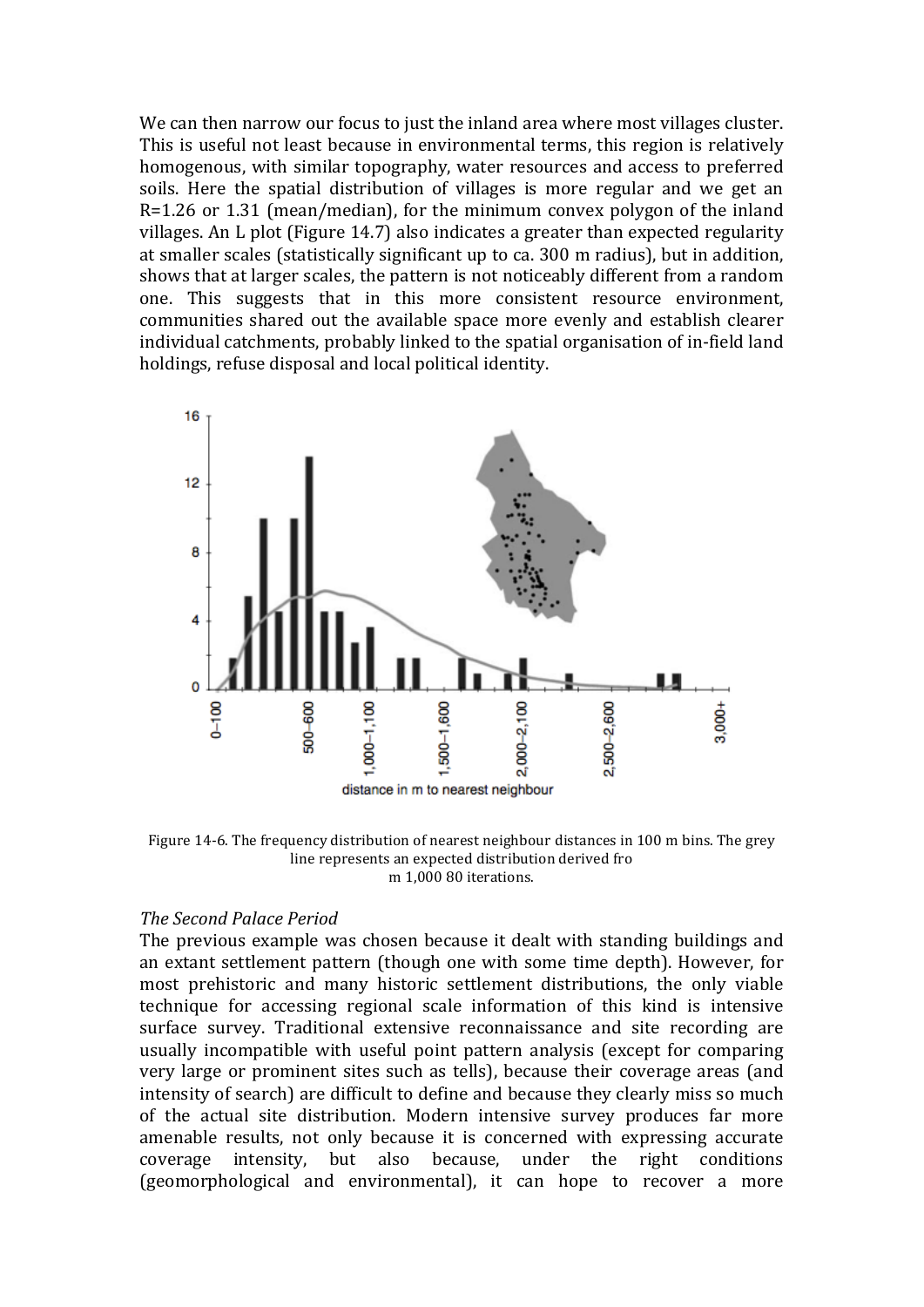comprehensive impression of past settlement landscapes. Even so, survey only produces proxy data (surface artefact scatters) for actual patterns of habitation and land use: we will therefore first explore a relatively simple, well-dated dataset—the Second Palace ("Neopalatial", ca. 1700–1450 BC) Period sites (Figure  $14.8$ ) – before briefly considering examples in which the problems of using such proxy data are more severe. KIP has been able to document ca. 100 Second Palace sites, comprising one major port zone focused on Kastri, and beyond it, a countryside covered quite densely in small scatters (nearly 2 per  $km<sup>2</sup>$ ). For a variety of reasons, these rural scatters appear to be the permanent or semi- permanent dwellings of 1–2 families engaged in agricultural subsistence (we could call them "farmsteads": see Bevan 2002 for a preliminary analysis). They can all be quite closely dated to within a couple of centuries of each other (if not less) and therefore most are likely to have been contemporary habitations.



Figure 14-7. The modified K-distribution (L) for the principal villages in the inland area (as defined by the minimum convex polygon as shown). The K-distribution (dark line) sits within the upper (clustered) and lower (regular) boundaries with the exception of the range 150-300 m range (thus suggesting that at this scale there is a more regular spacing of villages than is statistically expected).

This settlement pattern is therefore a relatively simple case because it represents a comparatively shallow temporal palimpsest and comprises a limited set of site types and sizes. Even so, in order to explore the spatial distribution effectively, we must exclude the influence of the major port site of Kastri. This is because we infer that there are two separate groups of processes dictating settlement patterning in the Second Palace Period: one group generating the distribution of rural households in the hinterland of the island, and another group of processes accounting for the pattern in the vicinity of Kastri. The real influence of the clustering at Kastri becomes clear if we consider the likely distribution of actual people across the landscape as suggested by site size. If, for example, we weight the sites according to their relative size, randomly placing one point within each site scatter area for every 0.5 ha of scatter (this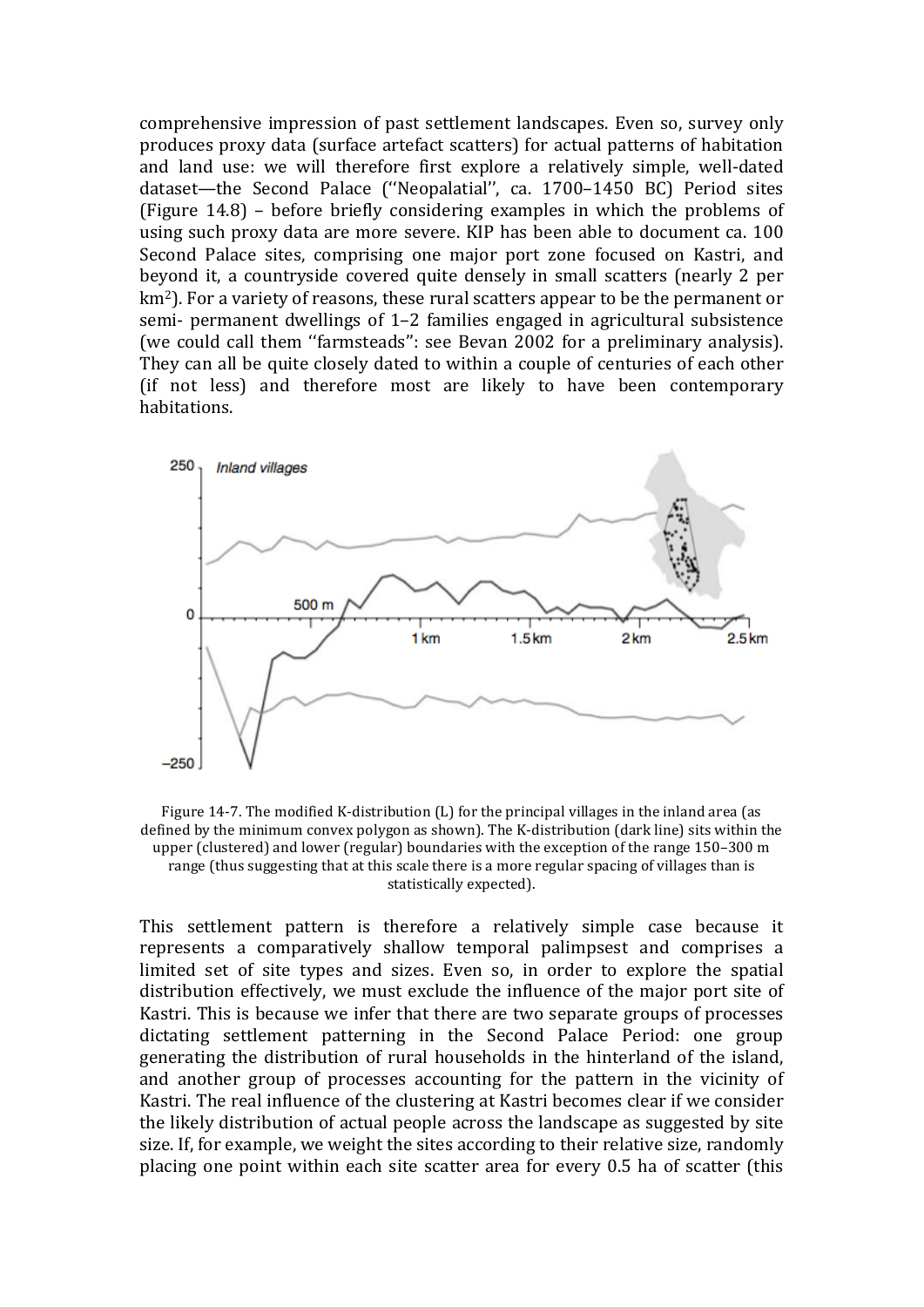threshold is arbitrary, but for our purposes here, we might think of them as crudely equivalent to notional nuclear households), then we produce a more realistic model of the likely spatial distribution of the Second Palace population. Almost all rural sites continue to be represented by a single point but the port centre (which consists of several large adjacent scatters) is represented by many more. If we run a Ripley's K function on this data, it shows a huge positive deviation from the confidence interval (Figure 14.9), again indicating significant heterogeneity.



Figure 14-8. The distribution of Second Palace Period sites within the survey area.

In contrast, if we exclude the Kastri zone as representing a separate phenomenon, we are left with a more homogenous settlement landscape, at least in terms of the theoretical population represented by each point in the analysis. We can estimate a Clark and Evans R-value of 0.85/0.91 (mean/median, where the expected values are estimated from 1,000 random sets, distributed only within the intensively surveyed area, and not the Kastri zone), which is not significantly different from a random pattern. We can also look at this across the full frequency distribution of nearest neighbour values. Previous analysis, based on the site data available in 2001 suggested certain site spacings were more common than might be expected  $(e.g., ca. 300 m apart: Bevan 2002:227-231)$ . However, while these small site spacings remain highly prominent after the dataset has been augmented by further field study (adding ca. 20 extra sites), it is less clear that the pattern departs from one that might be expected by random placement. A Ripley's modified K function (Figure 14.9) suggests only a limited tendency towards regular spacing at smaller scales (significant at p=0.05, but not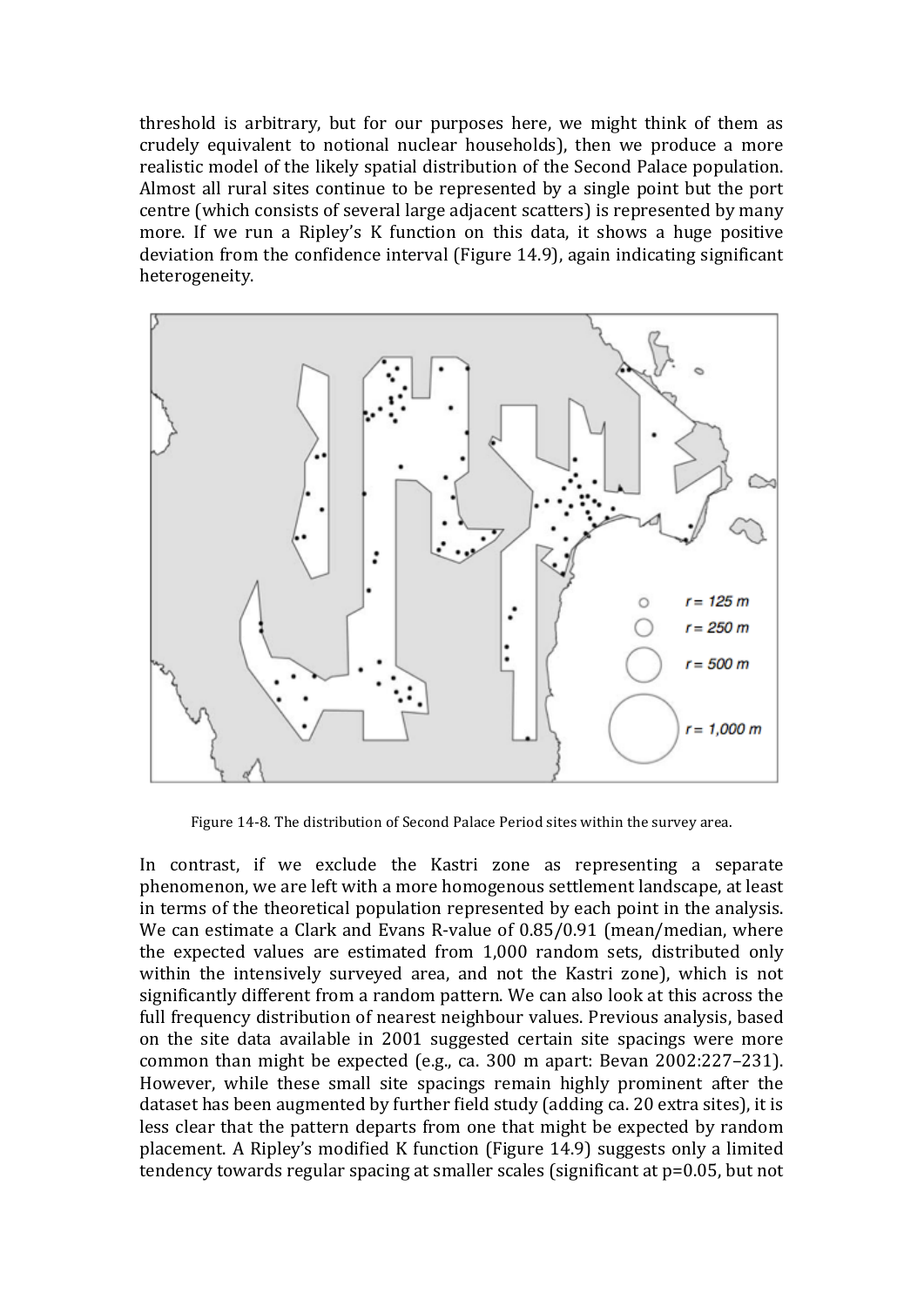at  $p=0.01$ ), and apparently random from  $r=200$  to 500 m. From  $r=500$  m to  $r=1,000$  m, sites cluster into statistically significant groups (p<0.01), reflecting the exploitation of broadly preferred eco-zones, including two basins and a wellwatered plateau.



Figure 14-9. The modified K-distribution (L) for all Second Palace Period sites (upper), and Second Palace Period sites, excluding Kastri (lower).

### **6. Prospects**

Aspects of the analysis above have already suggested that a major problem in applying K-functions and related multiscalar techniques to real settlement patterns is an underlying assumption of homogeneity; more precisely, such techniques assume that there is a single stochastic process behind the observed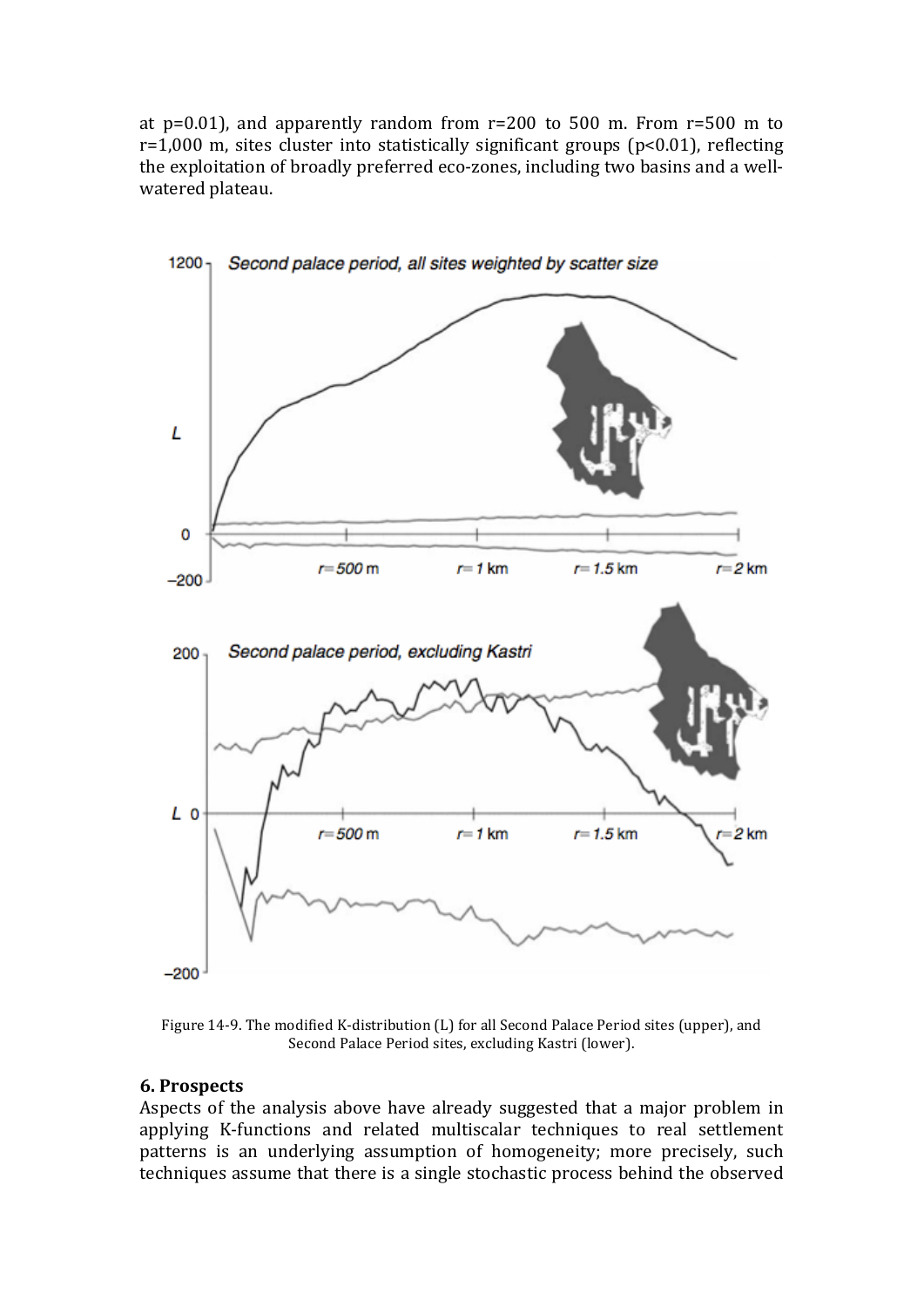point distribution. A typical case is the distribution created by a pure Poisson process, but there are real world examples as well (such as wind-dispersion of seedlings from parent trees or forest stand thinning: Goreaud and Pélissier  $2000:27$ ). However, in archaeological cases, we deal with a bewildering variety of heterogeneity, for example of both natural environments and of site sizes, functions and dates. Furthermore, archaeological datasets exist in anisotropic spaces (e.g., as-the-crow-flies distances rarely reflect the nature of movement across real landscapes). In contrast, point pattern analysis tends to rely on Euclidean distance measures, and while this may be an acceptable proxy at smaller scales, it becomes more problematic the greater are the distances involved.

The last of these concerns may in the future be addressed by developing more terrain sensitive ways of creating inter-point distance matrices (e.g., cost surface analysis, though not without its own problems: Douglas, 1994). This final section considers three types of heterogeneous problem in greater detail: (i) landscape variability; (ii) imperfect chronological resolution, and; (iii) variation in site size or function. Possible responses to these problems are suggested.

Landscapes vary across space in terms of their provision of water resources, soils, rainfall, solar irradiation, etc. The degree of spatial heterogeneity will itself also vary between landscapes, with highly localized heterogeneity being a defining feature of Mediterranean environments (Horden and Purcell 2000). In terms of settlement patterns, this is unfortunate because ideally, we would want to be able to distinguish static locational preferences (e.g., driven by favoured soils) from dynamic processes such as the budding of satellite settlements from parent ones. However, there are several possible solutions:

- 1. Deduce a study area where the influence of environment on site location is relatively homogeneous (e.g., similar slopes, soils, access to water, etc.) and only consider point patterns within this zone (for an ecological example of such an approach: Goreaud and Pélissier, 1999:435-8).
- 2. Define such an homogeneous study area using more formal statistical methods such as an analysis of the local density function (Fotheringham et al., 2002:138-146).
- 3. Weight the intensity of random points so they follow the apparent locational preferences of observed sites. This could be done by allocating random points (during Monte Carlo simulation) according to a site location probability surface (e.g., derived from predictive modelling) so that the resulting probability distribution broadly matches the observed one.

If we turn to the question of chronology, the EBA data from Kythera is a good example of a "temporally fuzzy" settlement pattern. A KIP sample of 60b sites at a density of nearly  $1:5/km^2$  represents in Aegean EBA terms a superb dataset and K function analysis suggests sites have a tendency to cluster significantly at  $r=500$  m, with clustering maintained to about  $r=1250$  m (Figure 14.10). However, it is extremely unlikely that all of these sites were in use contemporaneously or continuously throughout the ca. 1,000 year duration of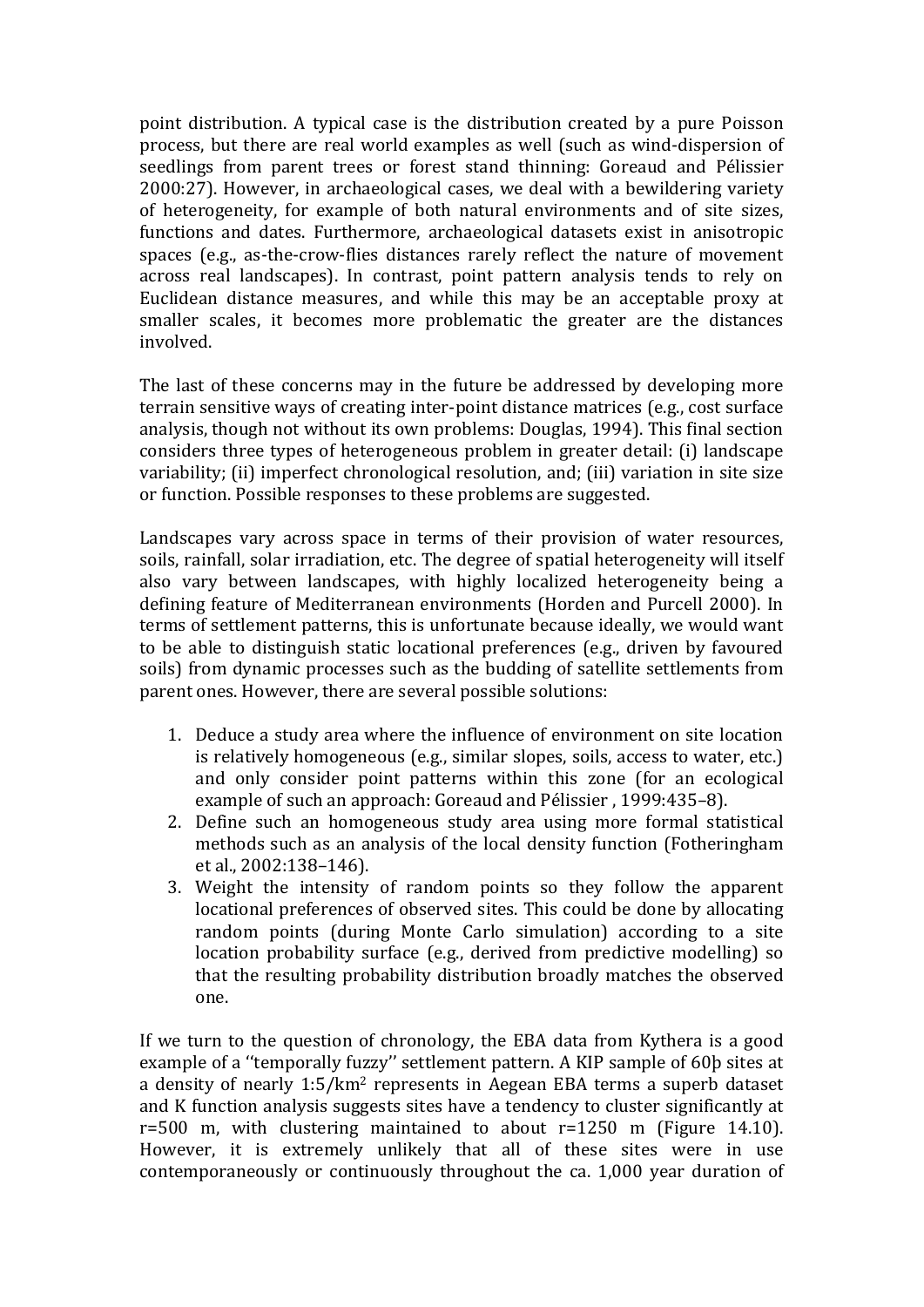the EBA. Finer chronological resolution will be possible in the future (fabric analysis can often distinguish three EBA sub-phases: Kiriatzi 2003), but the degree of resolution will necessarily vary from site to site. A related problem is one of continuity of occupation: Whitelaw  $(2000:147-150)$  is persuasive in suggesting that in the EBA Aegean, occupation may often have been episodic rather than continuous within any given phase. Given these difficulties, EBA settlement pattern analysis is often extremely suspect, and the clustering is more likely to be a reflection of repeated occupation of favourable environments for small-scale subsistence farming, rather than any larger-scale social process.

These problems emphasize the need to find formal methods to incorporate temporal uncertainty into our pattern analysis. Not only do we have to consider distributions that have been "dated" to our period of interest with varying degrees of diagnostic certainty (both at the scale of individual artefacts and for the overall dating of sites), but we also have to contend with the possibility that individual sites may have been discontinuously occupied throughout the finest chronological divisions we can achieve and therefore may not be contemporary landscape phenomena. On a practical level, these problems benefit from a minmax approach in which analysis is run  $(i)$  on the sample of definite sites only, and (ii) on all possible sites in the phase. If there are indications that clustering/regularity persists in each of these cases then the pattern can be considered a robust one. Similarly, one response to the possibility of discontinuous settlement is to perturbate the site distribution artificially for any given chronological phase by arbitrarily excluding a certain number of points  $$ again, if clustering or regularity persists despite repeated minor alterations of this kind (the process is a kind of internal Monte Carlo test and is necessarily laborious) then it can be interpreted with greater confidence.

The KIP Classical sites are a good instance of the problems of categorical heterogeneity. We not only have sites and settlement clusters of varying sizes, but also of varying functions, that preliminary analysis suggests probably include a major port, permanent farmsteads, temporary shelters, sanctuaries, kiln sites and metallurgical areas. We might consider the spatial relationships between any one or two of these categories, but the results (Figure 14.10) become meaningless the more functionally mixed the dataset becomes, except to show some possible heterogeneity (in that the observed pattern barely comes down within the confidence interval at large distances) and that from about  $r=250$  m there is strong clustering of (diverse) activity areas. The key is therefore to compare like with like, reducing analysis to consider only one or two categories (K-function analysis can be extend to consider bivariate spatial relationships). In methodological terms this means careful assessment of function on a site by site basis (e.g., "villas" in a Roman landscape). Likewise, even for a relatively continuous variable such as site size, physical (population), economic (permanent market) or political (formal municipal status) thresholds sometimes exist that can guide sub-classification.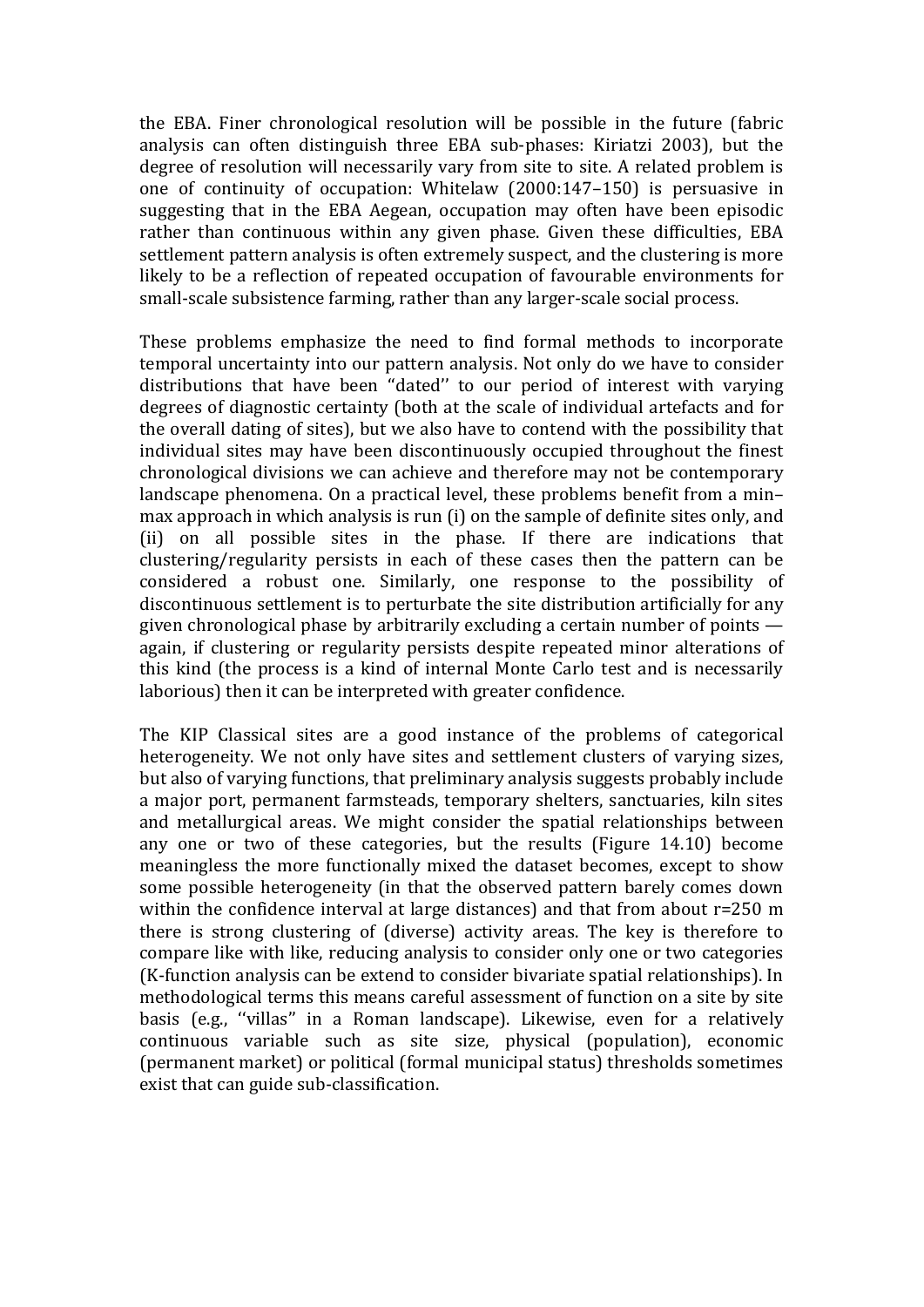

Figure 14-10. The modified K-distribution (L) for EBA sites (upper) and Classical sites (lower).

# **7. Conclusions**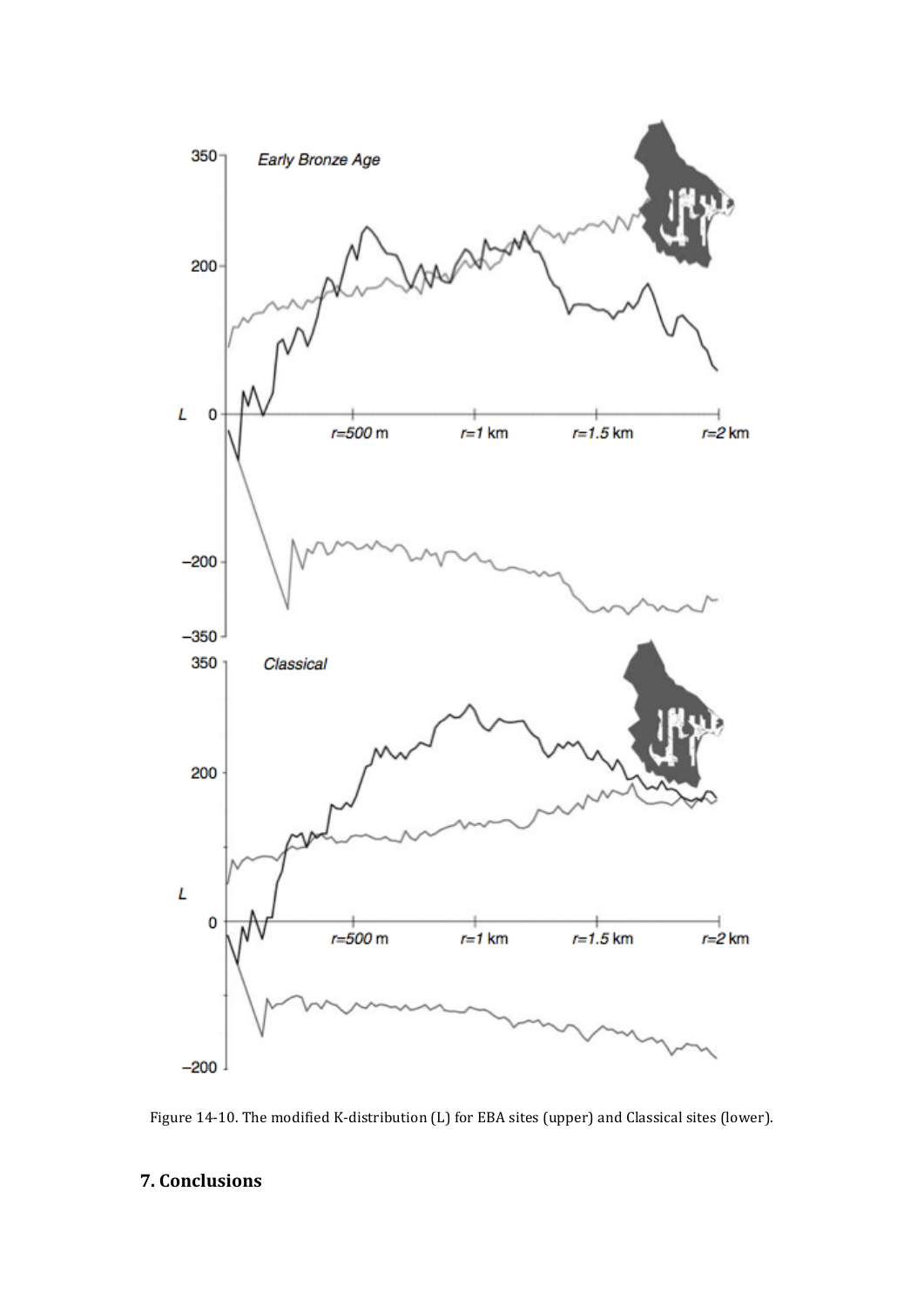This paper has emphasized the highly reflexive approach necessary for the correct identification and interpretation of the processes behind settlement patterns. In our opinion, the key challenges are: (i) to define a sample/study area and its levels of search intensity appropriately (correcting for or exploring "edge effects" statistically where necessary); (ii) to assess and sub-divide site size, function and date range (analysing comparable features only and/or arbitrating uncertain cases statistically); (iii) to account for the resource structure of the landscape (either by only considering environmental homogenous sub-regions or by factoring resource preferences into the significance-testing stage of analysis), and (iv) to use techniques of analysis that are sensitive to detecting patterns at different spatial scales. The latter in particular is an area increasingly well-explored in other disciplines, but as yet with minimal impact on archaeological practice. There remains some value in Clark and Evan's nearest neighbour function for identifying relationships between sites at one scale of analysis, but it may fail to detect larger-scale patterning. More critically, the dichotomy it encourages between "nucleated" and "dispersed" is at best an overly simplistic model and, at worst, bears little relationship to the reality of settlement organization, which at different scales can show both nucleated and dispersed components. In our Kytheran case study, there is obviously further work to be done, but even with the existing dataset, we have shown that using a combination of Monte Carlo testing, frequency distributions, local density mappings and Ripley's K-function allows a more sensitive assessment of multiscalar patters and therefore a more critical evaluation of the processes underlying settlement distributions.

### **Acknoweldgements**

Our thanks to the many people involved in KIP and in particular, to Cyprian Broodbank and Evangelia Kiriatzi (KIP co-directors) for help and advice at many stages. Franc ois Goreaud and Clive Orton also offered valuable help and advice. This research was conducted at the Institute of Archaeology, University College London, and Bevan's contribution was made possible by a Leverhulme Trust Research Grant. This paper uses KIP data that was current in mid-2003. Site characterization and lab-based analyses are ongoing and thus our overall interpretations are provisional.

#### **References**

Bevan, A. 2002, The Rural Landscape of Neopalatial Kythera: A GIS Perspective. *Journal of Mediterranean Archaeology* 15.2:217–256.

Bevan, A., Frederick, C., and Krahtopoulou, N., 2004, A Digital Mediterranean Countryside: GIS Approaches to the Spatial Structure of the Post-Medieval Landscape on Kythera (Greece). *Archeologia e Calcolatori* 14:217-236.

Bevan, A., and Conolly, J., 2004, GIS, Archaeological Survey and Landscape Archaeology on the Island of Kythera, Greece. *Journal of Field Archaeology* 29:123–138.

Bintliff, J., and Snodgrass, A., 1985, The Cambridge/Bradford Boeotia Expedition: The First Four Years. *Journal of Field Archaeology* 12:123-161.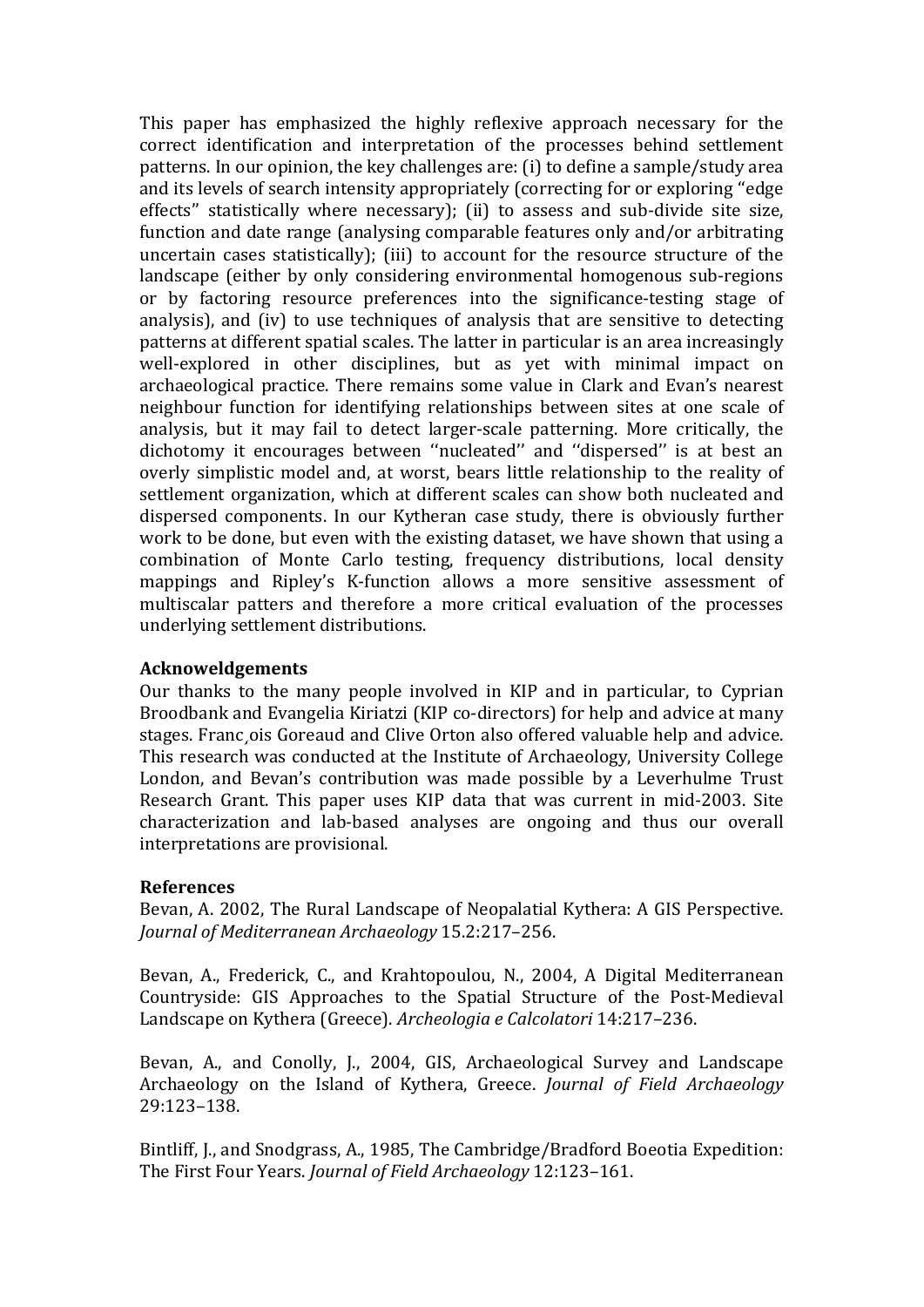Blackman, D., 1999, Kythera, *Archaeological Reports for 1998–1999* [British School at Athens] 45:20-21.

Blackman, D., 2000, Kythera. *Archaeological Reports for 1999–2000* [British School at Athens] 46:22-24

Blackman, D., 2001, Kythera. *Archaeological Reports for 2000–2001* [British School at Athens] 47:20-21.

Blackman, D., 2002, Kythera. Archaeological Reports for 2001–2002 [British School at Athens] 48:16-17.

Blankholm, H.P., 1990, *Intrasite Spatial Analysis in Theory and Practice*. Aarhus, Arhus University Press.

Broodbank, C., 1999, Kythera Survey: Preliminary Report on the 1998 Season. *Annual of the ritish School at Athens* 94:191–214.

Cherry, J., Davis, J.L., and Mantzourani, E., editors, 1991, *Landscape Archaeology as Long-Term History: Northern Keos in the Cycladic Islands*. Monumenta Archaeologica, Volume 16. Los Angeles.

Clark, P.I., and Evans, F.C., 1954, Distance to Nearest Neighbour as a Measure of Spatial Relationships in Populations. *Ecology* 35:444-453.

Conolly, J. 2000, Catalhöyük and the Archaeological 'Object'. In *Methodology at* Catalhöyük, edited by Ian Hodder, pp. 51-56. McDonald Institute of Archaeological Research Monographs, Cambridge.

Dacey, M.F., 1960. The Spacing of River Towns. *Annals of the Association of American Geographers* 50:59–61.

Daniel, I.R. (2001), Stone Raw Material Availability and Early Archaic Settlement in the Southeastern United States. *American Antiquity*, 66(2):237–265.

Douglas, D.H., 1994 Least Cost Path in GIS Using an Accumulated Cost Surface and Slope Lines. *Cartographica* 31(3):37–51.

Fotheringham, S.A., Brunsdon, C., and Charlton, M. 2002, *Quantitative Geography: Perspectives on Spatial Data Analysis.* Sage, London.

Goreaud, F., and Pélissier, R., 1999, On Explicit Formulas of Edge Correction for Ripley's K-Function. *Journal of Vegetation Science* 10:433–38.

Goreaud, F., and Pélissier, R. 2000, Spatial Structure Analysis of Heterogeneous Point Patterns: Examples of Application to Forest Stands. *ADS* in ADE-4 Topic *Documentation* 8.1:1–49.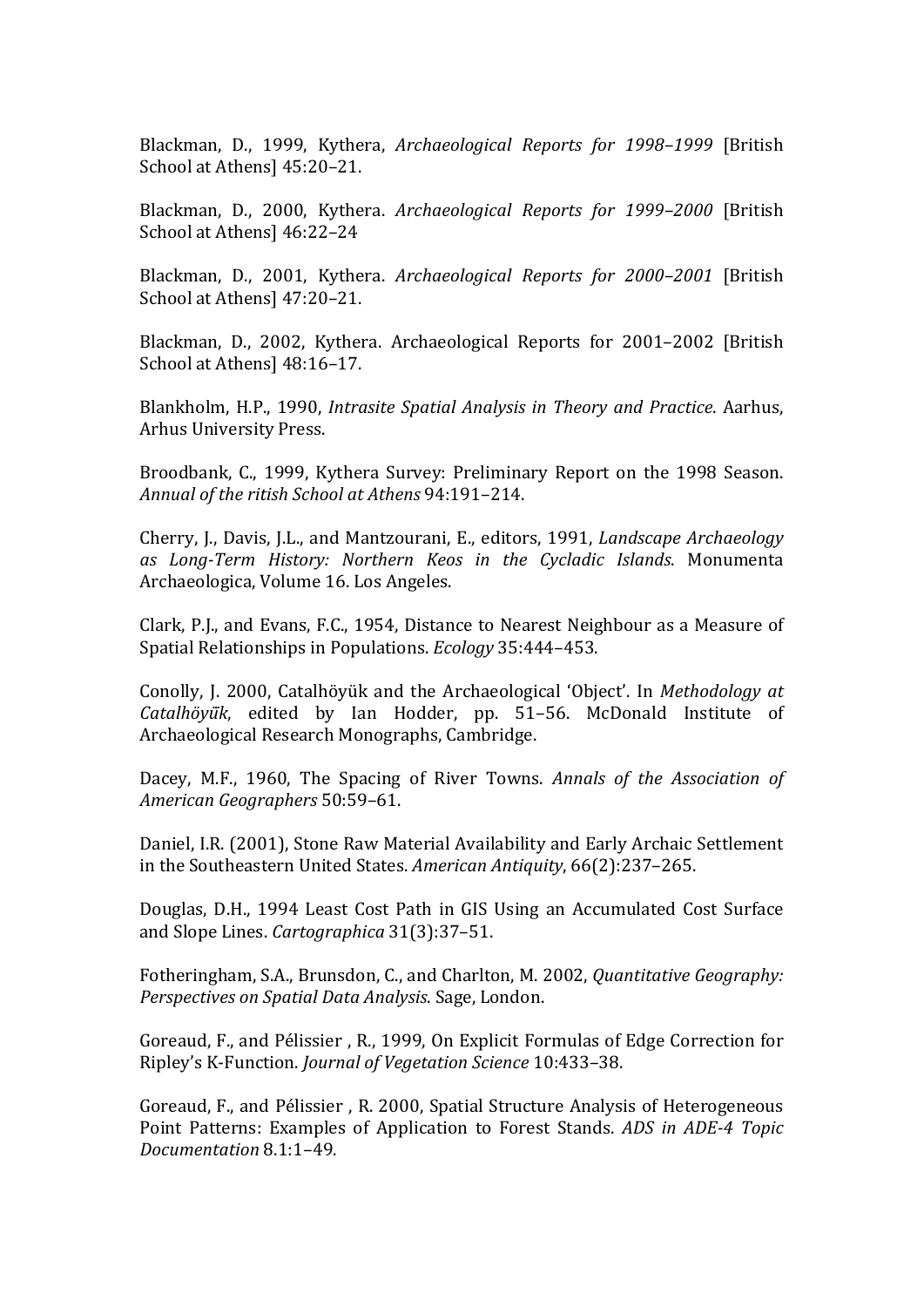Gotway, C.A., and Young, L.J., 2002, Combining Incompatible Spatial Data. *Journal of the American Statistical Association*. 97:632–648.

Haggett, P., 1965, *Locational Analysis in Human Geography*. E. Arnold, London.

Hodder, I., 1972, Locational Models and the Study of Romano-British Settlement. In *Models in Archaeology*, edited by D.L. Clarke, pp. 887–909. Methuen, London.

Hodder, I., and Hassall. M., 1971, The Non-Random Spacing in Romano-British Walled Towns. *Man* 6:391– 407.

Hodder, I., and Orton, C., 1979, *Spatial Analysis in Archaeology*. Second Edition. Cambridge University Press, Cambridge.

Horden, P., and Purcell, N., 2000, *The Corrupting Sea: A Study of Mediterranean History*. Blackwell, Oxford.

Kiriatzi, E., 2003, Sherds, Fabrics and Clay Sources: Reconstructing the Ceramic Landscapes of Prehistoric Kythera, In *METRON: Measuring the Aegean Bronze Age*, edited by R. Laffineur and K. Foster, pp. 123–129. Liege, University of Liege.

Ladefoged, T., and Pearson, R., 2000, Fortified Castles on Okinawa Island during the Gusuku Period, AD1200-1600. Antiquity 74:404-412.

Manly, B.F.J., 1991, *Randomization and Monte Carlo Methods in Biology*. Chapman and Hall, London.

Maschner, H.D.G., and Stein, J.W., 1995, Multivariate Approaches to Site Location on the Northwest Coast of North America. *Antiquity* 69(262):61–73.

Openshaw, S., 1996, Developing GIS-Relevant Zone-Based Spatial Analysis Methods. In *Spatial Analysis: Modelling in a GIS Environment*, edited by P. Longley and M. Batty, pp. 55–73. Geoinformation International, London.

Pélissier, R., and Goreaud, F., 2001, A Practical Approach to the Study of Spatial Structure In Simple Cases of Heterogeneous Vegetation. *Journal of Vegetation Science* 12:99–108.

Perles, C., 2001, The Early Neolithic in Greece. Cambridge University Press, Cambridge.

Renfrew, C., and Wagstaff, M., editors, 1982, An Island Polity: The Archaeology of *Exploitation in Melos.* Cambridge University Press, Cambridge.

Ripley, B.D., 1976, The Second-Order Analysis of Stationary Point Processes. *Journal of Applied Probability* 13:255–266.

Ripley, B.D., 1977, Modelling Spatial Patterns. *Journal of the Royal Statistical Society* 2:172–212.